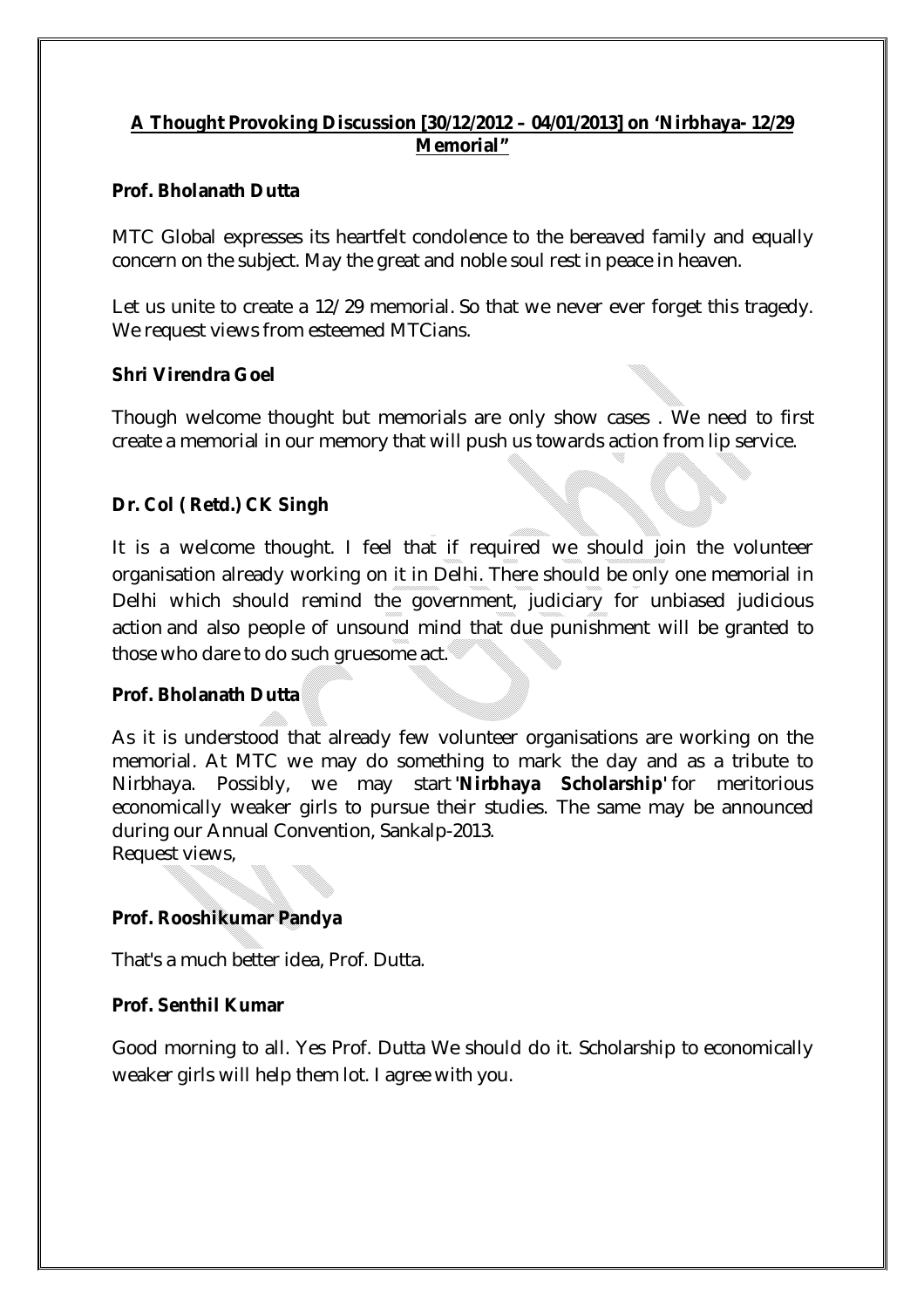### **Sri Bimal Mohanty**

The most befitting memorial for all time will be enactment of a 'Nirbhay Act' or 'Nirbhay code' of law encompassing all aspects of abuse of women, dealing with the crime and the punishment"

### **Prof. ORS Rao**

While it is a good thought to institute a a scholarship, can we think of more active/ concrete steps to address the root problem ( and avoid recurrence of the unfortunate incident)?

1. Considering that one of the culprits is a 17 year old boy, there seem to be a need to build awareness / sensitivity among the students so that they do not fall prey to such crimes. As more and more girl students get enrolled, there is all the more need for it .

2. In the past, there have been instances of sexual harassment in the schools/colleges by teachers/principals ( though all of them are not well publicised). We could think of avoidance of such instances by preventive steps (in stead of waiting for the worst to happen) by initiating a dialogue with the MTC members.

Such concrete actions to make all girl students /teachers "Nirbhay" will possibly be the real tribute to Nirbhaya.

# **Dr. Vinod Dumblekar**

That's a good idea, Dr ORS Rao.

Could we have a course in the management schools with the key objective of sensitising both genders about their responsibilities to each other??? It should be launched in the first semester / trimester, and adopt students with specific tasks to monitor their behaviour on campus during their stay, there.

It should be a credit course, with parity to any other subject.

#### **Dr. Usha Devi N**

All schools and colleges should have full time counselors. Apart from this TM/NLP/yoga/ Meditation should be made compulsory. If this done, inner strength of the students (boys and girls) can be developed and sexual misconduct can be minimized to some extent.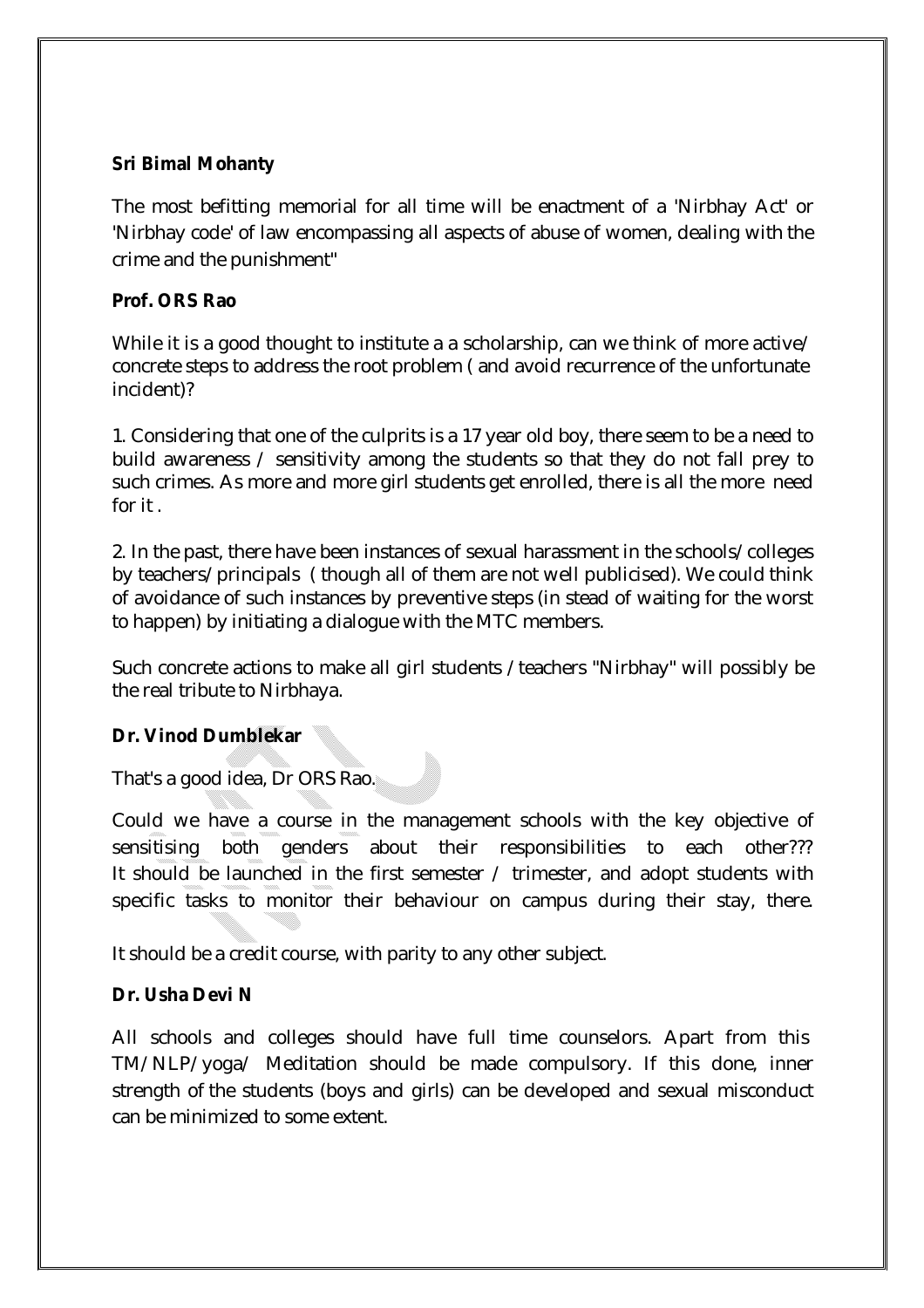### **Prof. Raj Mahinder Pal Verma**

Dear All,

I don't understand what **" Nirbhaya"** will be served by 'Nirbhaya Scholarship' for meritorious

economically weaker girls to pursue their studies.

I feel **"Nirbhay Award"** should be given to a teacher / research scholar who show courage to stand against sexual exploitation by peers and management.

It should be given to a girl student who stand against teachers who exploit them in lieu of favours given in internal assessments ,project assignments, completion of absenteeism etc.

There is a need to block all loop holes leading to facilitation of sexual / emotional exploitation in academics.

Public reaction happen only after an incident happen but little effort is done in removing the root causes.

#### **Mr. Stephen Narayan**

Dear All

Having done a stint in an NGO - where I had come across many Girls from weaker sections of society...exploited...harassed...beaten up...till they ran away from Home and through our volunteers at the Railway Stations in collaboration with RPF would bring such girls to the Shelter Home....there was a young girl....about 13 year old...who had been raped...she had a baby....the caretaker...Mother...was so attached to the baby...even all other Inmate Girls...about 140 odd in numbers which would go up and down depending on the rehabilitation efforts...

This Girl herself an underaged girl was not good in taking care of the baby which is why the mother (who was an unmarried lady) would often counsel her and at times would get so angry...would shout at this girl and the girl would pick up the baby and want to leave the shelter home...

One day there was a small crowd of people in the office...the rapist had come out on bail and had had a change of heart...he had come with his mother, father and his elder sister to try and convince this girl to accept him as her husband with a marriage proposal....try as they might...all the counselors drew a blank with the girl very adamant and would not even come out of the girls dormitory to meet these motley crew....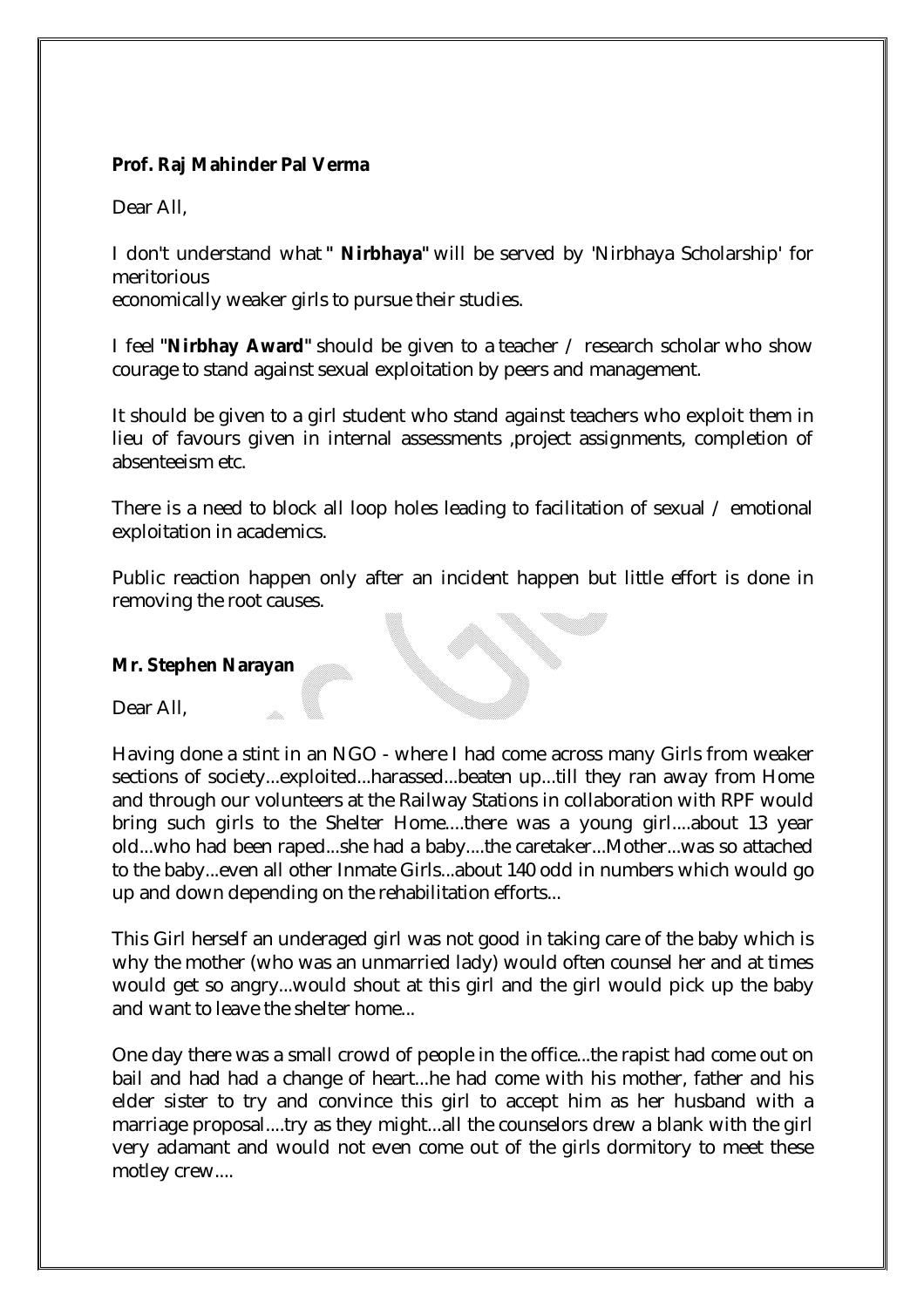I was busy drafting some Marketing Proposal when the Mother Superior - Anita....and a Counselor approached me and told me the whole story...asking for my Help... somehow I was in the good books of all the Girls ( Head Office - Shelter Home for Girls where I used to operate from....and there was another Home for Boys too which was in another corner of Delhi ) besides a Juvenile Home for minors (boys) at conflict with Law. I was at a loss myself....but there were some girls who were also with these two colleagues and they had such a pleaful look in their eyes...I agreed to give it a try... I had a meeting with this girl in the visitors room first to try and find out her intentions... though a little uncomfortable with the role as I had no formal training or exposure to counselling...still I was convinced that I need to give the girl a right advice which may change her life... I began by first putting her at ease asking her how she felt in the shelter home which was her new home for about 4 years.... she didn't have many friends...neither she showed interest in learning Life Skills...Beautician, Artefacts...etc. I told her the harsh reality that when she would attain 18 years age...as a major what did she look to achieve and how she aimed at supporting her baby... she was at a loss. I then slowly told her for the sake of her baby to give her all happiness...she needed to give a thought to the proposal of the boy who had come to seek her hand.... Uneducated...unskilled...immature as she may have been....she looked into my eyes directly and asked...Sir...This is the same person who violated me...was unmoved to my tears and pains...I have gone through hell and lost all Happiness... how can he give me back the 5 years of my childhood which went in suffering... and how can I trust him that he will not repeat the offence with a legal permit... I had No Answer...

I realized then...I was more vulnerable than her....she had perhaps a mental maturity more than mine....at times we have good intention...but we also need to take into account the feelings of others.... in our zeal to do good for somebody we may actually end up pushing them into something which we had no intention of doing.... "Nirbhay's" Parents have agreed to disclose the identity of the girl - Damini...if appropriate Rules using her Name are framed to uphold strict deterrent punishment for rapists....While Media is now on a wild goose chase raking up Biti Mohanty's case who is absconding - abroad with the connivance and help of his DIG father (Retd.)... despite this high voltage covering which shook the entire nation....the incidents of Rapes are still being reported daily from different corners of our country....

We can of course have a curriculum of Counseling...seperately for Boys & Girls from School levels....but for the drop-outs and weaker section of society where boys are just pushed into any profession to support a family and who get mixed up in Crimes due to their association with bad characters at work....we need NGO's who reach out to the grass roots and address these problems....also it is very much necessary to change the mindsets of the KHAPS who have donned the mantel of being the Justice dispensing mechanism in rural india. I would suggest that rather than having Scholarship.... the need of the hour is to raise an army of counselors and fund them for this outreach for changing the mindsets.